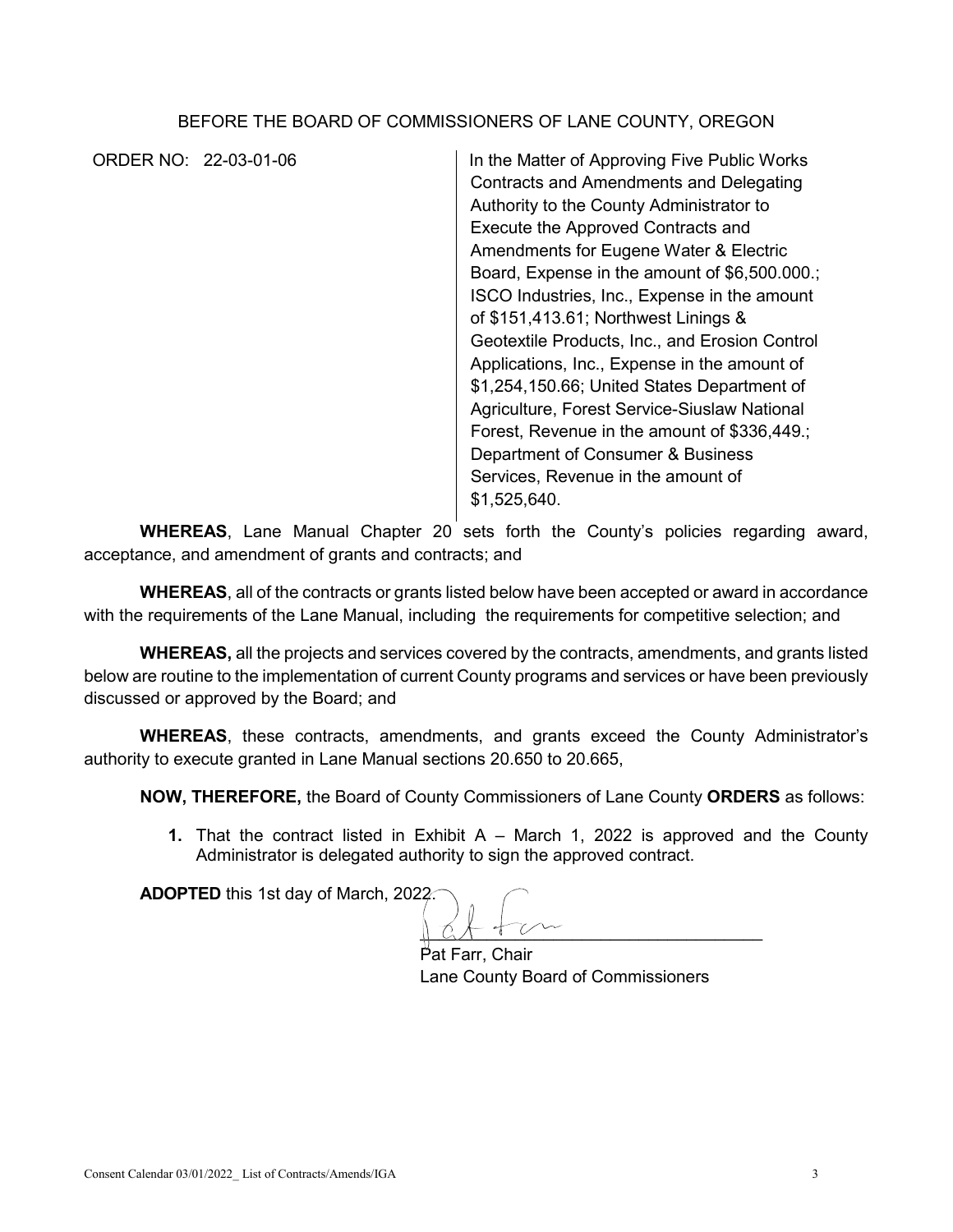## **PUBLIC WORKS**

| <b>Original contract title</b> | In the Matter of Approving a 5-year agreement with Eugene Water &<br>Electric Board (EWEB) for cooperative purchasing of bulk fuel.                                                                                                                                                                                                                                                                                                                                                                                                                                                                                                                                                                                                                                                                                                                                                                                                                                                                                                                                                                                                                                                                                                                                                                                                                                                                                                                                                                           |
|--------------------------------|---------------------------------------------------------------------------------------------------------------------------------------------------------------------------------------------------------------------------------------------------------------------------------------------------------------------------------------------------------------------------------------------------------------------------------------------------------------------------------------------------------------------------------------------------------------------------------------------------------------------------------------------------------------------------------------------------------------------------------------------------------------------------------------------------------------------------------------------------------------------------------------------------------------------------------------------------------------------------------------------------------------------------------------------------------------------------------------------------------------------------------------------------------------------------------------------------------------------------------------------------------------------------------------------------------------------------------------------------------------------------------------------------------------------------------------------------------------------------------------------------------------|
| Contractor/other party         | Woodbury Energy Company, Inc. (WECO); CECO, Inc. dba(s) Carson Oil<br>and Carson Oil Company                                                                                                                                                                                                                                                                                                                                                                                                                                                                                                                                                                                                                                                                                                                                                                                                                                                                                                                                                                                                                                                                                                                                                                                                                                                                                                                                                                                                                  |
| New or amendment               | <b>New</b>                                                                                                                                                                                                                                                                                                                                                                                                                                                                                                                                                                                                                                                                                                                                                                                                                                                                                                                                                                                                                                                                                                                                                                                                                                                                                                                                                                                                                                                                                                    |
| Description                    | Lane County uses an estimated \$1.3 million of liquid fuel annually over<br>the last (5) fiscal years due to a wide ranging scope of work, including but<br>not limited to; road development, repair, and maintenance activities.<br>Engineering. County wide law enforcement via the Lane County Sheriff's<br>Office. Waste management including the County landfill, (2) primary<br>urban-metro collection sites and numerous rural satellite stations. Park<br>maintenance and management. Assessment and taxation. Land<br>Management inspections and permitting. A multi-departmental health and<br>human Services division, and many other operations including parole and<br>probation, facilities maintenance, and many other smaller divisions. The<br>County also maintains a total estimated storage capacity of 86,000<br>gallons plus of tank space that services our small town and city network<br>of roads zone shops, Glenwood central receiving station for waste<br>management, our primary volume site of 50,000 gallons at public works,<br>and countless smaller site tanks and back-up generators at all vital<br>County buildings and operations. Lane County Fleet maintains the<br>majority of these sites in the service of bulk storage and delivery and<br>strategically maintains an on-hand volume to maintain uninterrupted daily<br>operations as well as a viable strategic supply to allow for gaps in service<br>due to potential supply chain issues and/or emergencies. |
| Amount                         | \$6.5 million dollar (corrected amount)                                                                                                                                                                                                                                                                                                                                                                                                                                                                                                                                                                                                                                                                                                                                                                                                                                                                                                                                                                                                                                                                                                                                                                                                                                                                                                                                                                                                                                                                       |
| Expense or revenue             | <b>Expense</b>                                                                                                                                                                                                                                                                                                                                                                                                                                                                                                                                                                                                                                                                                                                                                                                                                                                                                                                                                                                                                                                                                                                                                                                                                                                                                                                                                                                                                                                                                                |
| Term of agreement              | Maximum five-year term                                                                                                                                                                                                                                                                                                                                                                                                                                                                                                                                                                                                                                                                                                                                                                                                                                                                                                                                                                                                                                                                                                                                                                                                                                                                                                                                                                                                                                                                                        |
| Previous board orders          | BO #22-01-25-03                                                                                                                                                                                                                                                                                                                                                                                                                                                                                                                                                                                                                                                                                                                                                                                                                                                                                                                                                                                                                                                                                                                                                                                                                                                                                                                                                                                                                                                                                               |
| Implications for policy        | None                                                                                                                                                                                                                                                                                                                                                                                                                                                                                                                                                                                                                                                                                                                                                                                                                                                                                                                                                                                                                                                                                                                                                                                                                                                                                                                                                                                                                                                                                                          |
| Board goals                    | Strategic Priority 4 (a) (c): Our People and Partnerships. Pursue<br>strategies to enhance fiscal resilience and operational effectiveness and<br>embrace internal and external partnerships to leverage and extend county<br>goals.                                                                                                                                                                                                                                                                                                                                                                                                                                                                                                                                                                                                                                                                                                                                                                                                                                                                                                                                                                                                                                                                                                                                                                                                                                                                          |
| Health implications            | None                                                                                                                                                                                                                                                                                                                                                                                                                                                                                                                                                                                                                                                                                                                                                                                                                                                                                                                                                                                                                                                                                                                                                                                                                                                                                                                                                                                                                                                                                                          |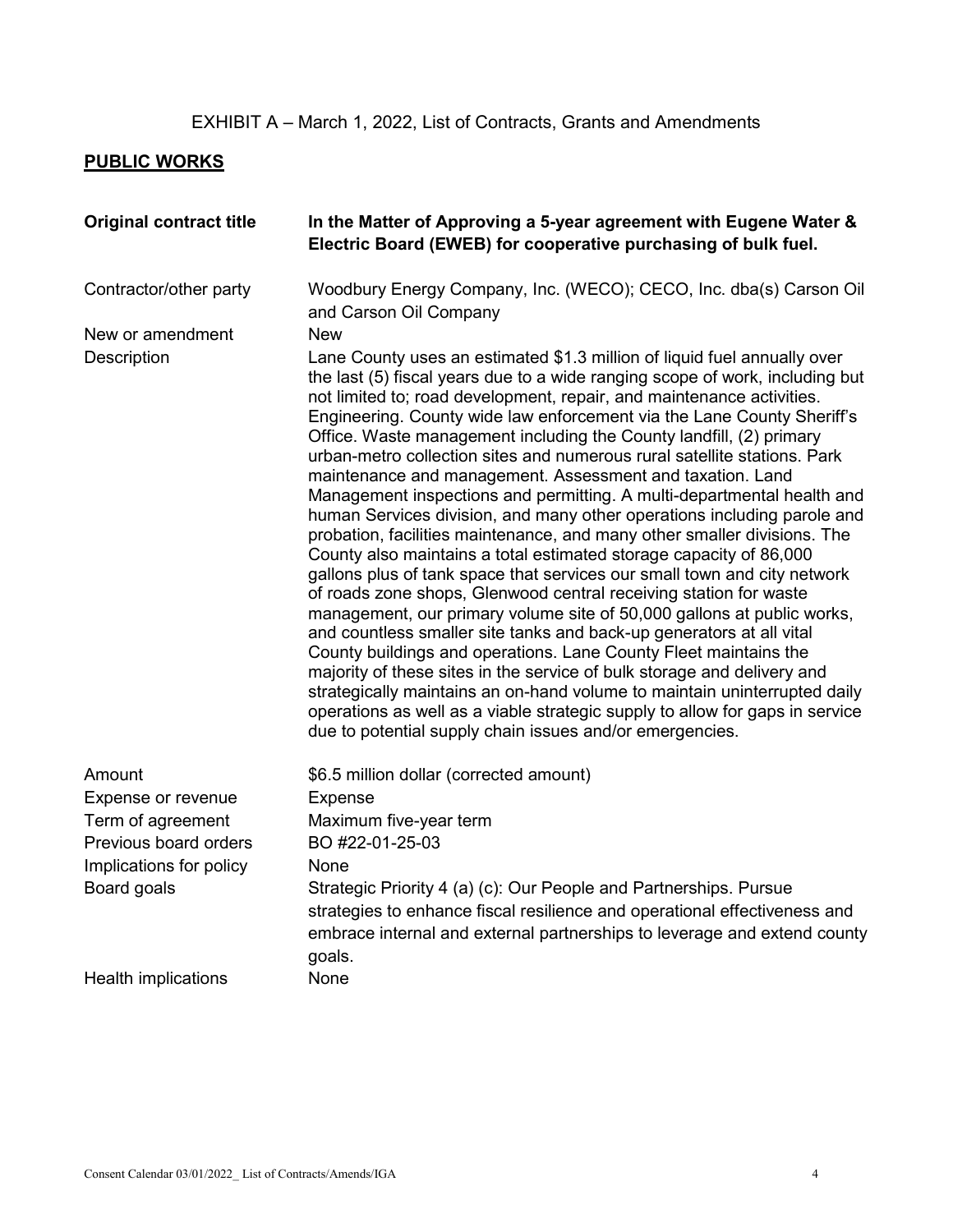| <b>Original contract title</b>                                                                             | In the Matter of Approving the purchase of HDPE equipment for Cell<br>6, Phase B construction at the Lane County Short Mountain Landfill.                                                                                                                                                                            |
|------------------------------------------------------------------------------------------------------------|----------------------------------------------------------------------------------------------------------------------------------------------------------------------------------------------------------------------------------------------------------------------------------------------------------------------|
| Contractor/other party<br>New or amendment<br><b>Description</b>                                           | ISCO Industries, Inc.<br><b>New</b><br>High Density Poly Ethylene (HDPE) piping, fittings and fusion equipment,<br>and Sump (Manhole) for gas and leachate collection in the new Cell 6<br>Phase B at Short Mountain Landfill.                                                                                       |
| Amount                                                                                                     | \$151,413.61                                                                                                                                                                                                                                                                                                         |
| Expense or revenue<br>Term of agreement<br>Previous board orders                                           | Expense<br>Expires upon delivery of equipment to be procured<br>N/A                                                                                                                                                                                                                                                  |
| Implications for policy<br>Board goals                                                                     | None<br>Strategic Priority 3(b): Robust Infrastructure. Focus on maintenance and<br>investments that have the highest return for safety, vibrant communities,<br>and long term environmental benefit including upkeep of existing facilities.                                                                        |
| Health implications                                                                                        | None                                                                                                                                                                                                                                                                                                                 |
|                                                                                                            |                                                                                                                                                                                                                                                                                                                      |
| <b>Original contract title</b>                                                                             | In the Matter of Approving the Cell 6, Phase B Liner for the Lane<br>County Short Mountain Landfill. Waste Management (WMD) has<br>selected two vendors to provide the equipment needed to complete<br>this project.                                                                                                 |
| Contractor/other party                                                                                     | Northwest Linings & Geotextile Products, Inc. and Erosion Control<br>Applications, Inc.                                                                                                                                                                                                                              |
| New or amendment<br><b>Description</b>                                                                     | <b>New</b><br>WMD will purchase Geosynthetics Supplies in preparation for the new<br>Cell 6 Liner.                                                                                                                                                                                                                   |
| Amount                                                                                                     | \$1,254,150.66                                                                                                                                                                                                                                                                                                       |
| Expense or revenue<br>Term of agreement<br>Previous board orders<br>Implications for policy<br>Board goals | Expense<br>Expires upon delivery of equipment to be procured<br>N/A<br>None<br>Strategic Priority 3(b): Robust Infrastructure. Focus on maintenance and<br>investments that have the highest return for safety, vibrant communities,<br>and long term environmental benefit including upkeep of existing facilities. |